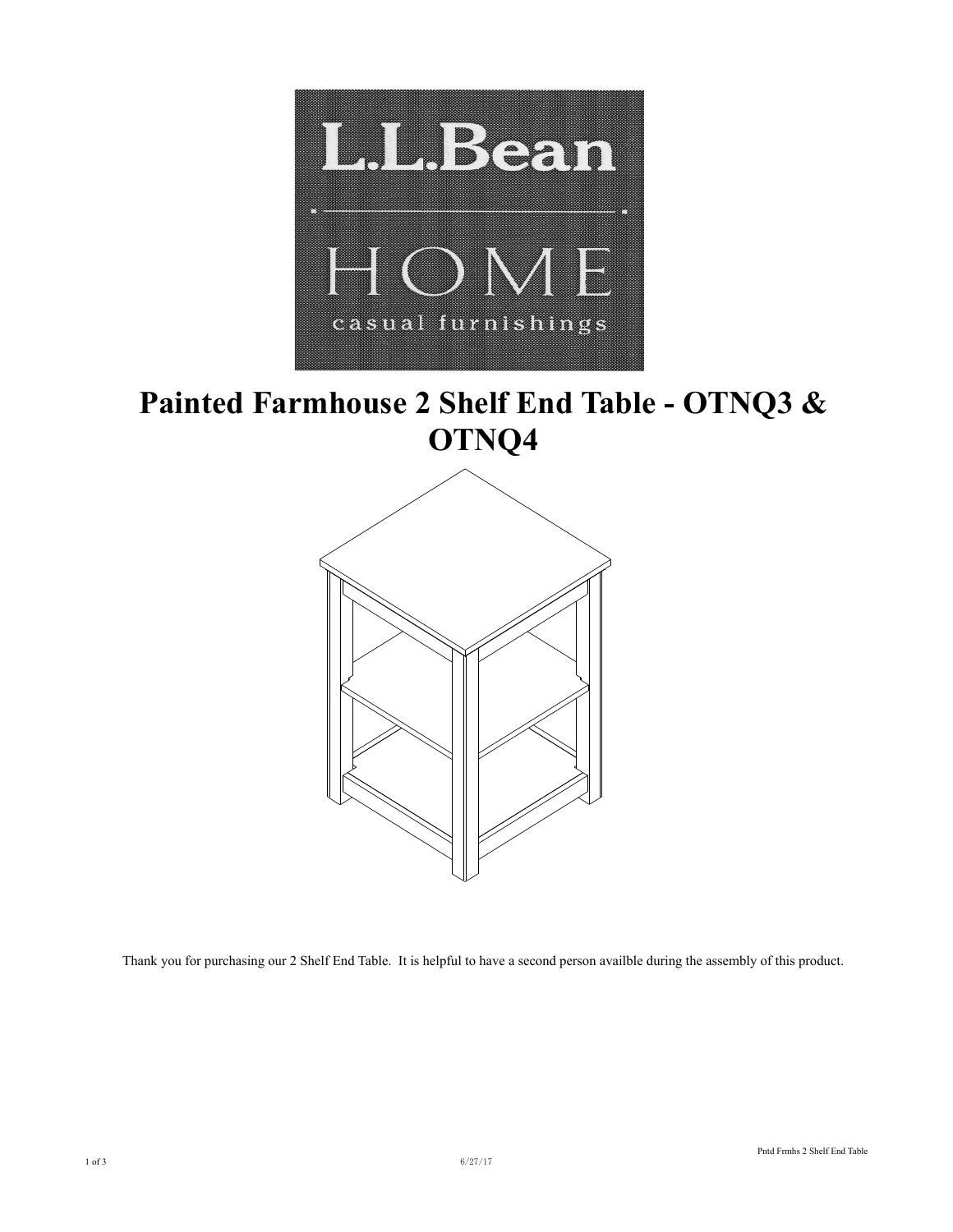| Lay out parts on a non-abrasive surface to avoid scratching finish. |  |  |
|---------------------------------------------------------------------|--|--|
|---------------------------------------------------------------------|--|--|

| NO. | <b>DRAWING</b> | <b>DESCRIPTION QTY.</b> |   |
|-----|----------------|-------------------------|---|
| Α   |                | <b>TOP</b>              |   |
| в   |                | <b>POST</b>             | 4 |
| C   |                | <b>BOTTOM</b>           |   |
|     |                | <b>SHELF</b>            |   |

| NO. | <b>DRAWING</b>  | <b>DESCRIPTION QTY.</b> |   |
|-----|-----------------|-------------------------|---|
| F.  | <b>CHIMMANI</b> | M6*45MM<br><b>BOLT</b>  | 8 |
|     |                 | <b>WRENCH</b>           |   |



STEP 1 Identify and count all parts using diagram above.

STEP 2 Identify and count hardware.